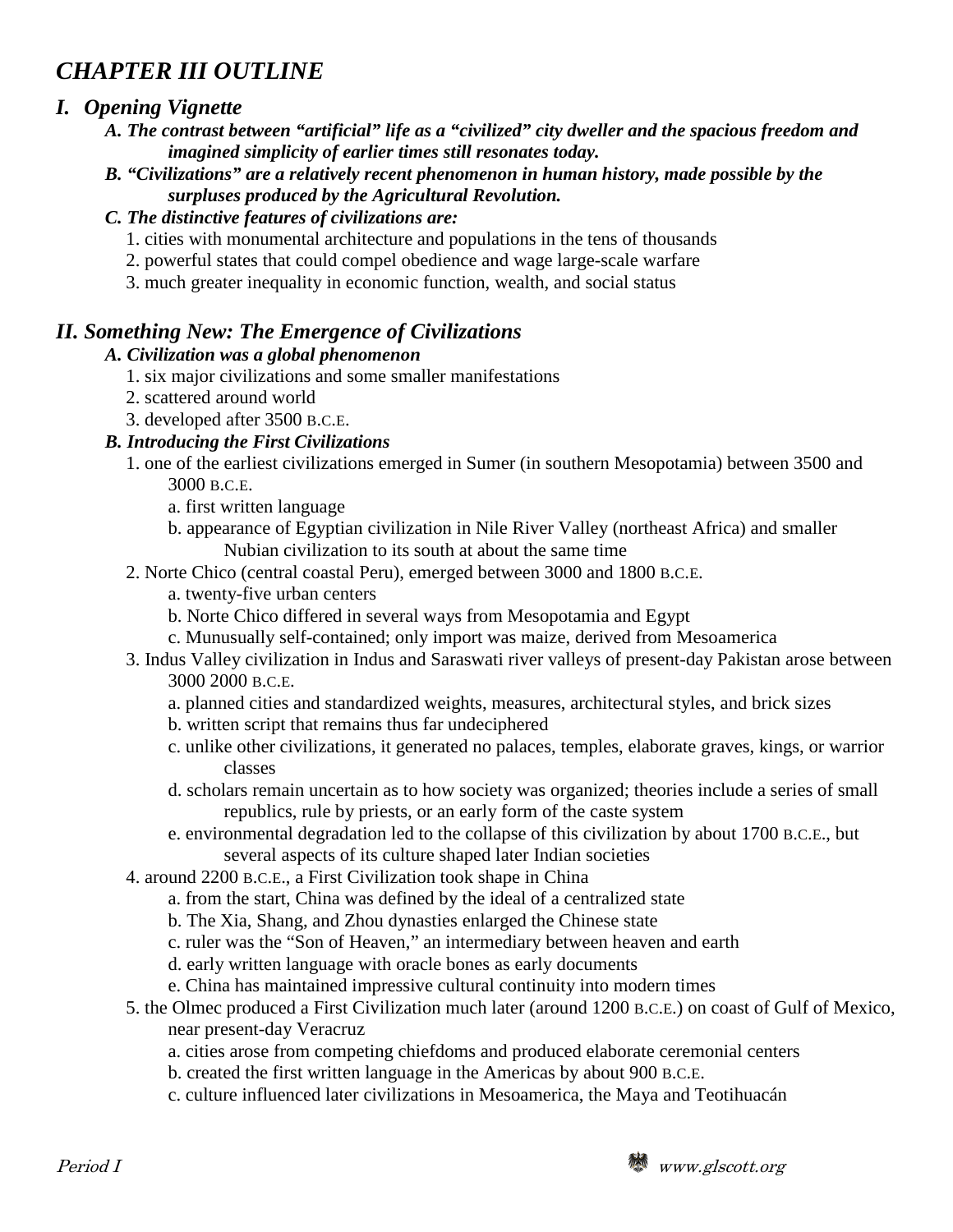- 6. other smaller civilizations also flourished
	- a. Nubian civilization south of Egypt was distinctive and independent
	- b. city of Sanxingdui in China arose separately from the more well-known Shang Dynasty

#### *C. The Question of Origins*

- 1. First Civilizations had their roots in the Agricultural Revolution
- 2. First Civilizations develop from earlier, competing chiefdoms that already had social rank and economic specialization
- 3. process was gradual and evolutionary
- 4. why did some chiefdoms develop into civilizations and others did not?
	- a. one argument: the need to organize large-scale irrigation projects
	- b. another argument: the needs of elite groups, warfare, and trade all played roles as well
	- c. Robert Carneiro's argument: population density created competition, especially when agricultural land was limited
- 5. the First Civilizations was quick by world history standards but was an unconscious undertaking
- 6. all First Civilizations relied on highly productive agriculture

#### *D. An Urban Revolution*

- 1. cities were one of the most distinctive features of First Civilizations
- 2. the scale, layout, and specialized industries of cities would have impressed visitors from villages
- 3. cities lay at the heart of all First Civilizations because they were:
	- a. political/administrative capitals
		- b. centers of cultural production—art, architecture, literature, ritual, and ceremony
		- c. places of local and long-distance exchange
		- d. centers of manufacturing activity
- 4. cities produced new societies with greater specialization and inequality

### *III. The Erosion of Equality*

# *A. Professional and craft specialization marked early urban life.*

### *B. Hierarchies of Class*

- 1. first Civilizations had vast inequalities in wealth, status, and power
- 2. civilizations multiplied and magnified inequalities that already existed in complex gathering and hunting societies and agricultural chiefdoms
- 3. New levels of inequality one of the major turning points in the social history of humankind
- 4. upper classes:
	- a. enjoyed great wealth
	- b. avoided physical labor
	- c. had the finest in everything
	- d. occupied the top positions in political, military, and religious life
- 5. free commoners formed the vast majority of the population and included artisans of all kinds, lower
	- level officials, soldiers and police, servants, and farmers
	- a. their surplus production was appropriated to support the upper classes
	- b. some members of these classes recognized and resented their situation
- 6. slaves were at the bottom of social hierarchies everywhere
	- a. slavery and civilization seem to have emerged together
	- b. first-generation slaves were prisoners of war, criminals, and debtors
	- c. worked in fields, mines, homes, and shops
	- d. more rarely, they were sacrificed
	- e. slavery varied from place to place
	- f. most ancient slavery differed from the recent American variety

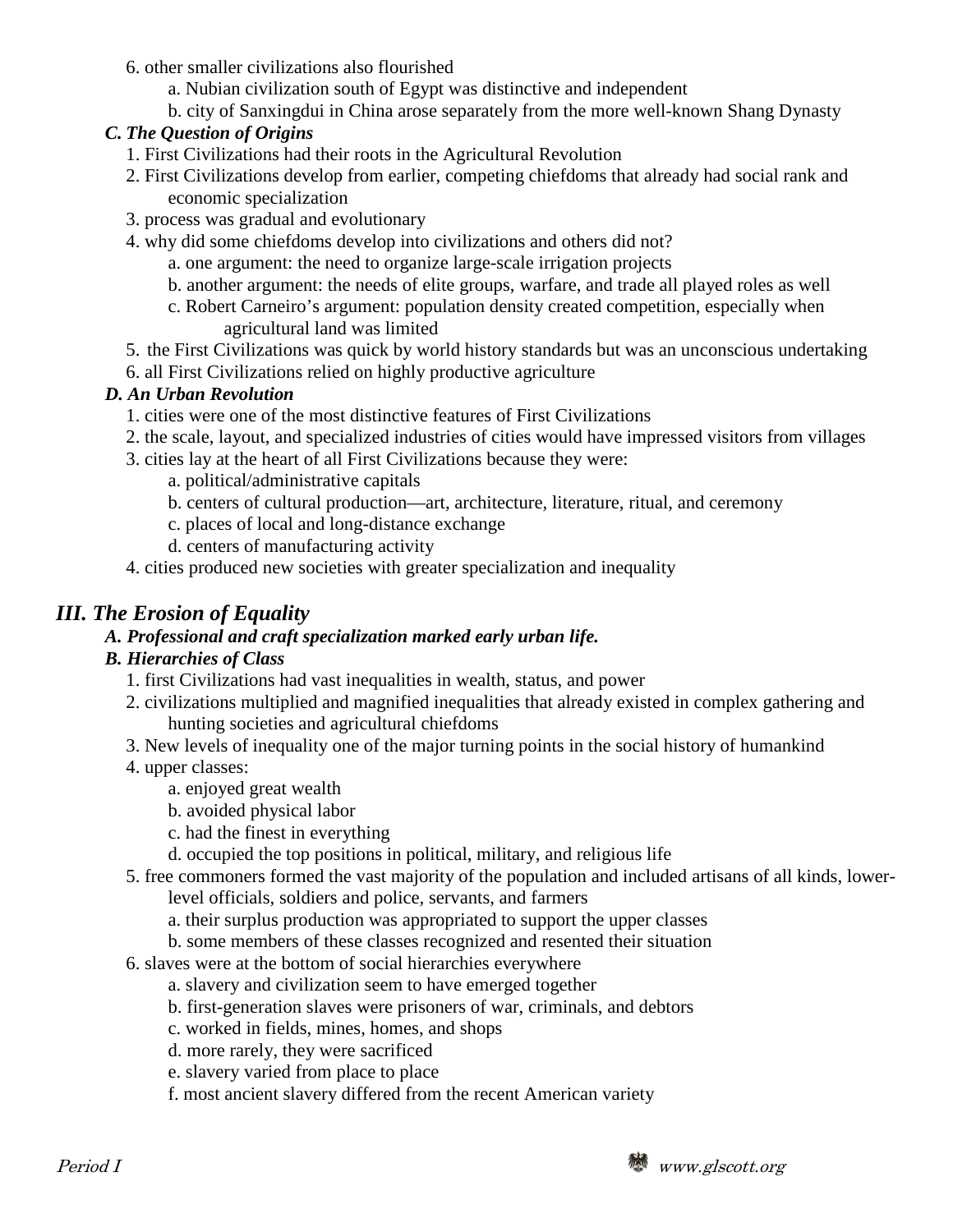#### *C. Hierarchies of Gender*

- 1. civilizations everywhere undermined the earlier equal relationships between men and women
- 2. women in horticultural societies remained relatively equal to men
- 3. but patriarchy gradually emerged in First Civilizations
	- a. agriculture with animal-drawn plows, large dairy herds favored male over female labor
	- b. patriarchy also developed in civilizations without plow agriculture, such as Mesoamerica and the Andes
	- c. David Christian: the declining position of women was a product of growing social complexity
	- d. the association of women with nature due to their role in reproduction may have played a role
	- e. warfare may also have contributed to patriarchy
	- f. private property and commerce also may have played a role
	- i. need to restrict female sexual activities to assure inheritance by *father's* offspring

#### *D. Patriarchy in Practice*

- 1. Gerda Lerner: emergence of patriarchy in Mesopotamia
	- a. written law codes codified patriarchal family life
	- b. regulation of female sexuality was central
	- c. women in Mesopotamia were sometimes divided into two sharply distinguished categories, depending on protection of one man
	- d. powerful goddesses of Mesopotamia were gradually replaced by male deities
- 2. Egyptian patriarchy gave women greater opportunities than in most First Civilizations, including ability to:
	- a. own property and slaves
	- b. administer and sell land
	- c. make their own wills
	- d. sign their own marriage contracts
	- e. initiate divorce
- 3. royal women occasionally wielded political power as regents for their sons or, more rarely, as queens in their own right
- 4. Egyptian statues and love poetry suggest affection between sexes

### *IV. The Rise of the State*

#### *A. States were central to the organization and stability of First Civilizations.*

#### *B. Coercion and Consent*

- 1. the state fulfilled a variety of roles in coordinating and regulating the First Civilizations, including:
	- a. organizing irrigation systems
	- b. adjudicating conflicts
	- c. defense
- 2. the state served the needs of the upper classes by:
	- a. protecting the privileges of the elites
	- b. requiring farmers to give up a portion of their product to support city people
	- c. demanding labor on large public projects
- 3. the state frequently used force to secure its will
- 4. force was not always necessary the state often claimed that its authority was normal, natural, and ordained by the gods
	- a. rule by divine right
	- b. deference to religion restrained or even undermined the right to rule, as in the rule of Chinese emperors by the Mandate of Heaven

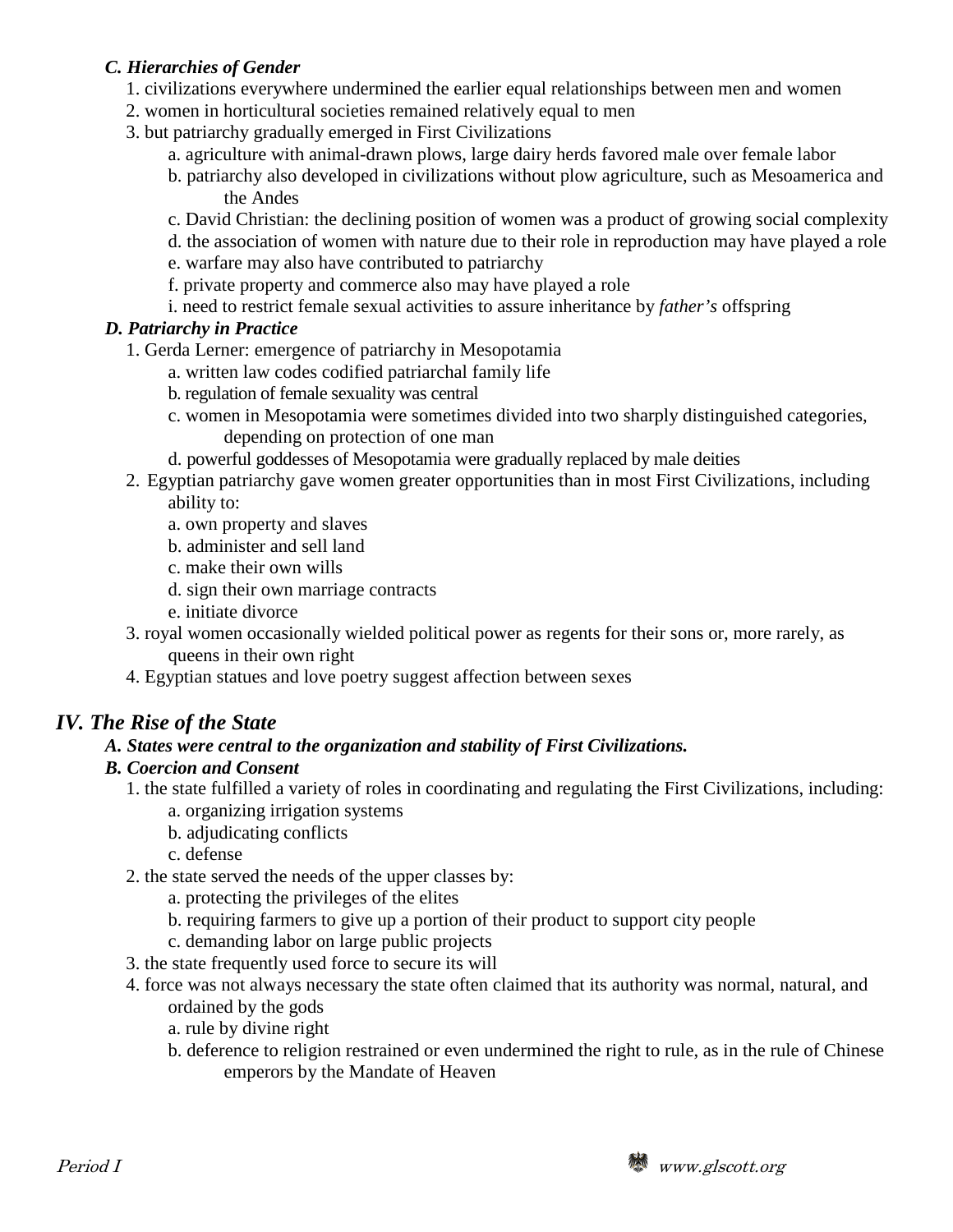#### *C. Writing and Accounting*

- 1. writing provided support for the state and emerged in all of the First Civilizations except the Andes (though some scholars now regard their knotted strings, or quipus, as a kind of writing)
- 2. writing sustained the First Civilizations by:
	- a. defining elite status and conveying prestige on those who wrote
	- b. allowing some commoners to join the elite through literacy
	- c. providing a means for propaganda
	- d. providing a means to keep accurate accounts and complex calendars
	- e. giving weight to regulations and laws
- 3. writing also served functions beyond the state
	- a. fostered literature, philosophy, astronomy, mathematics, and history
	- b. sometimes threatened rulers

### *D. The Grandeur of Kings*

- 1. source of state authority
- 2. monumental residences and temples
- 3. luxurious dress
- 4. elaborate burials

# *V. Comparing Mesopotamia and Egypt*

### *A. Environment and Culture*

- 1. both depended on rivers, but were very different
	- a. erratic and destructive flooding in Mesopotamia
	- b. Nile flooded more predictably and less destructively
- 2. Mesopotamia was less geographically isolated than Egypt
	- a. Mesopotamia was vulnerable to external attack
	- b. Egypt was usually protected from external attack
- 3. many scholars see a relationship between physical setting and culture
	- a. more negative Mesopotamian worldview reflected its precarious and violent environment
	- b. Egyptian worldview reflected the more stable, predictable, and beneficent environment in which it took shape
- 4. environmental impact of rising population
	- a. Southern Mesopotamia, deforestation, soil erosion, and salinization of the soil weakened Sumerian city-states, leading to foreign conquest and the northward shift of Mesopotamia's cultural centers
	- b. Egypt built a more sustainable agricultural system that contributed to the remarkable continuity of its civilization

#### *B. Cities and States*

- 1. the political systems of Mesopotamia and Egypt differed sharply
- 2. Mesopotamia for its first thousand years was organized into a dozen or more separate city-states
	- a. each city-state was ruled by a king
	- b. 80 percent of the population lived in city-states for protection
	- c. environmental devastation and endemic warfare ultimately led to conquest by outside forces after about 2350 B.C.E.
	- d. these outside powers built large territorial states or bureaucratic empires encompassing all or most of Mesopotamia

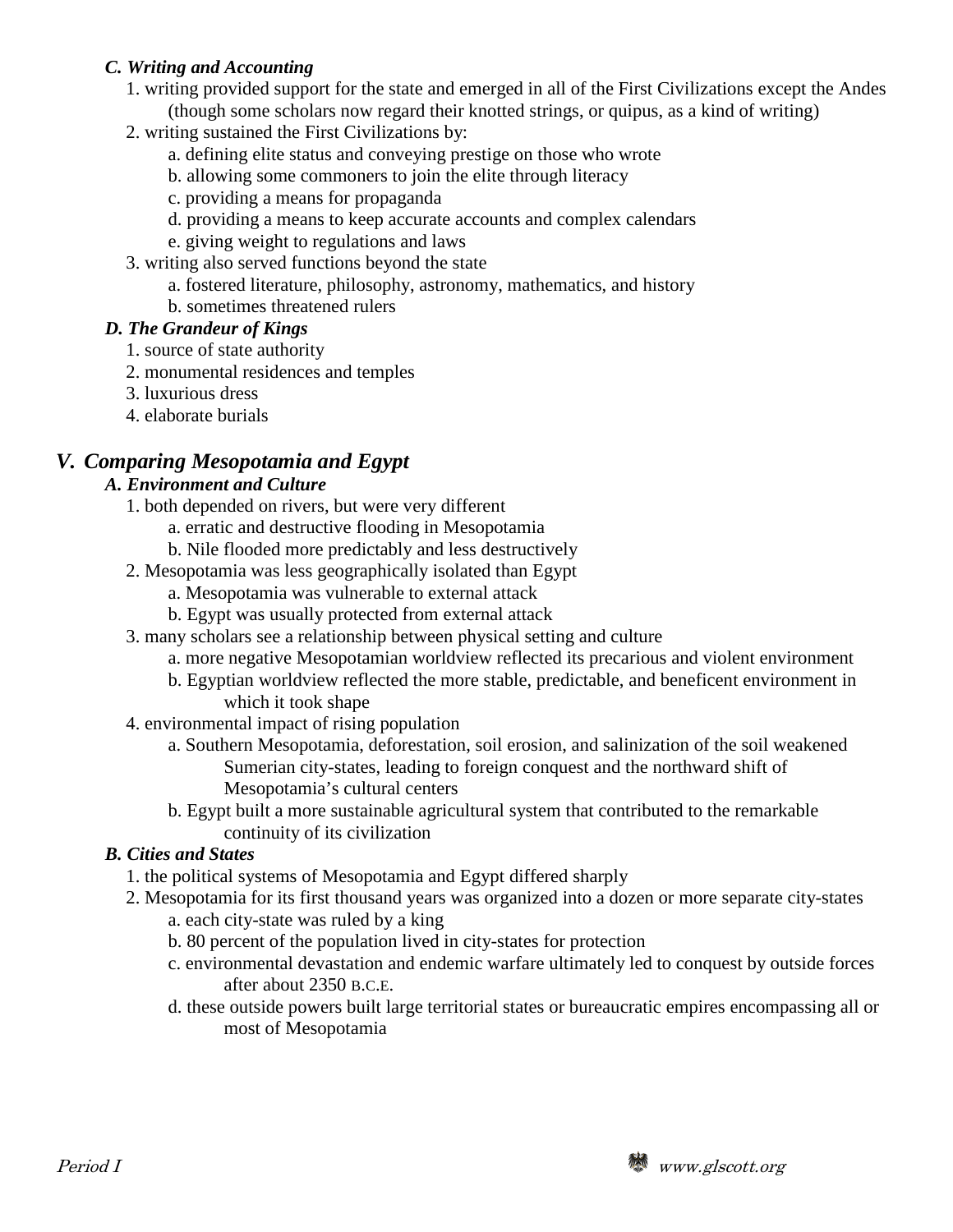#### 3. Egypt

- a. around 3100 B.C.E., several earlier states or chiefdoms merged into a unified territory that stretched some 1,000 miles along the Nile
- b. for 3,000 years, Egypt maintained its unity and independence with few interruptions
- c. most Egyptians lived in agricultural villages, perhaps because of greater security
- d. the pharaoh, a god in human form, was the focus of the Egyptian state
- e. from 2200 to 2000 B.C.E., anarchy; state was restored, pharaohs never regained their old power

### *C. Interaction and Exchange*

- 1. Egypt and Mesopotamia frequently interacted
- 2. Egypt's agriculture benefited from interaction
- 3. Mesopotamian models may have influenced Egypt's step pyramids and system of writing
- 4. Egypt's "divine kingship" seems to have been derived from central or eastern Sudan
- 5. both Mesopotamia and Egypt carried on extensive long-distance trade
	- a. Mesopotamian sea trade with the Indus Valley civilization as early as 2300 B.C.E.
	- b. Mesopotamian trade with Anatolia, Egypt, Iran, and Afghanistan
	- c. Egyptian trade in the Mediterranean and Middle East
	- d. Egyptian trade in Nubia and along the East African coast
- 6. Mesopotamian and Egyptian cultural influences moved along trade routes
	- a. Hebrews migrated from Mesopotamia to Palestine and Egypt early in their history
	- b. Phoenicians (in present-day Lebanon) were commercially active in the Mediterranean basin
	- c. some Indo-European peoples settled in north-central Anatolia
	- d. sustained contact between Nubia and Egypt
	- e. in the Mediterranean basin
- 7. Mesopotamia and Egypt were also influenced by their neighbors
	- a. Indo-Europeans brought horse-and-chariot-based armies to Mesopotamia; Indo-European Hittites conquered the Babylonian empire in 1595 B.C.E.
	- b. the Hyksos invaded using chariot-based armies and ruled Egypt between 1650 and 1535 B.C.E.
	- c. Mesopotamians and Egyptians adopted chariot technology
	- d. arrival of the Hyksos spurred further innovations in Egypt
- 8. by 1500 B.C.E., Egypt had become an imperial state
	- a. rule over non-Egyptian peoples in both Africa and Asia
	- b. regular diplomatic correspondence with Middle Eastern empires

# *VI. Reflections: "Civilization": What's in a Word?*

*A. Some scholars have reservations about the use of the word "civilizations" to describe the cultures studied in this chapter.*

### *B. Modern assessments of the First Civilizations reveal a profound ambiguity.*

- 1. they gave us inspiring art, profound reflections on life, more productive technologies, increased control over nature, and writing
- 2. but they also produced massive inequalities, state oppression, slavery, large-scale warfare, the subordination of women, and epidemic disease
- 3. some scholars prefer more neutral terms, such as complex societies, urban-based societies, or stateorganized societies.

### *C. Scholars object to the term "civilization," because it implies more clear-cut boundaries from other societies than was actually the case.*

- 1. aside from elites, most of the people living in the First Civilizations probably defined themselves more by occupation, clan, village, city, or region than as a member of some larger "civilization"
- 2. First Civilizations lacked clear borders
- 3. unclear line between civilizations and other kinds of societies